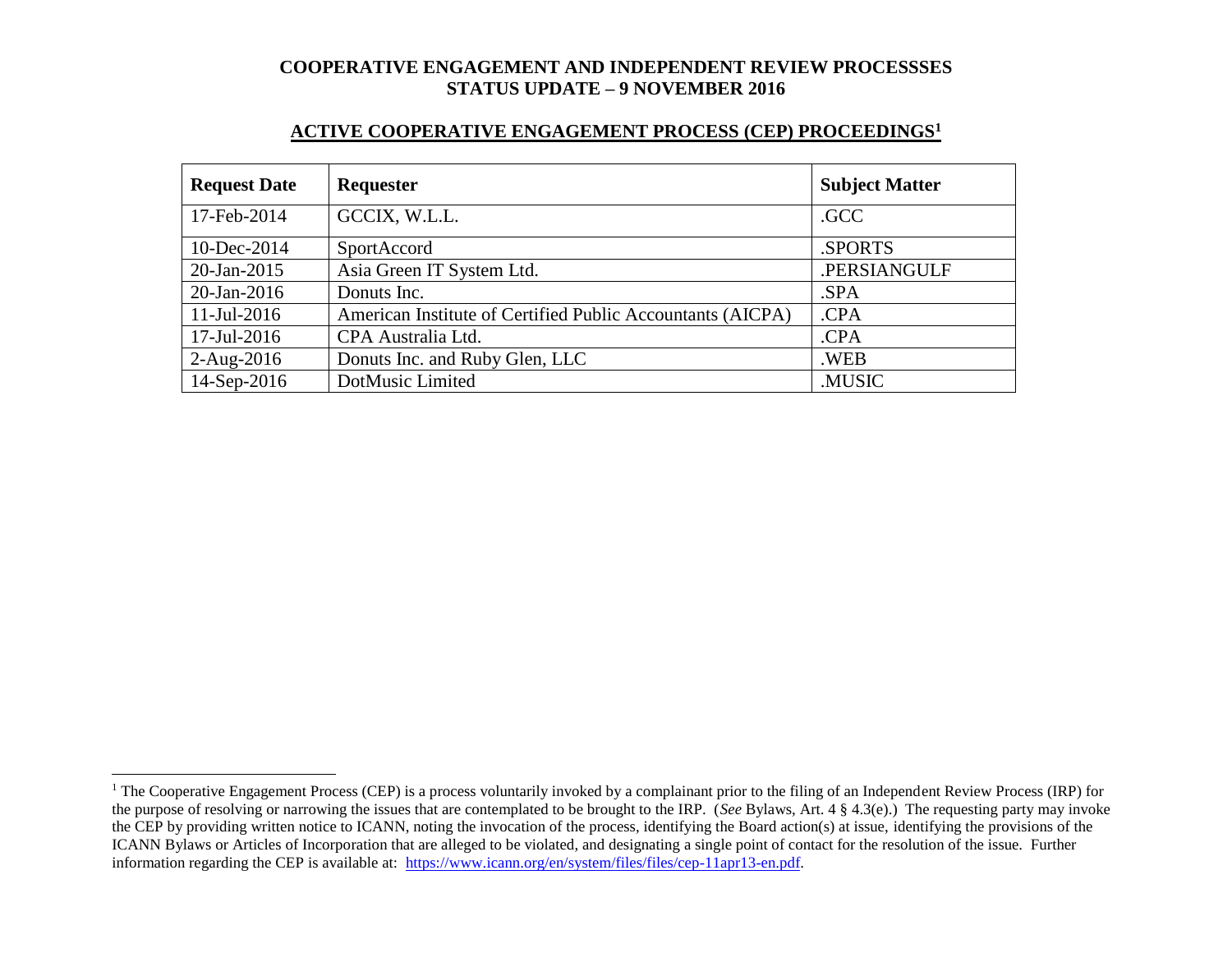#### **RECENTLY CLOSED COOPERATIVE ENGAGEMENT PROCESS (CEP) PROCEEDINGS**

| Date<br><b>Request</b>                               | Keauester | <b>Subject Matter</b> | <b>Filing Deadline</b> <sup>2</sup><br>IRP |  |  |
|------------------------------------------------------|-----------|-----------------------|--------------------------------------------|--|--|
| CEP <sub>s</sub> .<br>There are no recently closed C |           |                       |                                            |  |  |

l

<sup>&</sup>lt;sup>2</sup> The CEP process provides that "[i]f ICANN and the requester have not agreed to a resolution of the issues upon the conclusion of the cooperative engagement process, or if issues remain for a request for independent review, the requestor's time to file a request for independent review designated in the Bylaws shall be extended for each day of the cooperative engagement process, but in no event, absent mutual written agreement by the parties, shall the extension be for more than fourteen (14) days." (https://www.icann.org/en/system/files/files/cep-11apr13-en.pdf)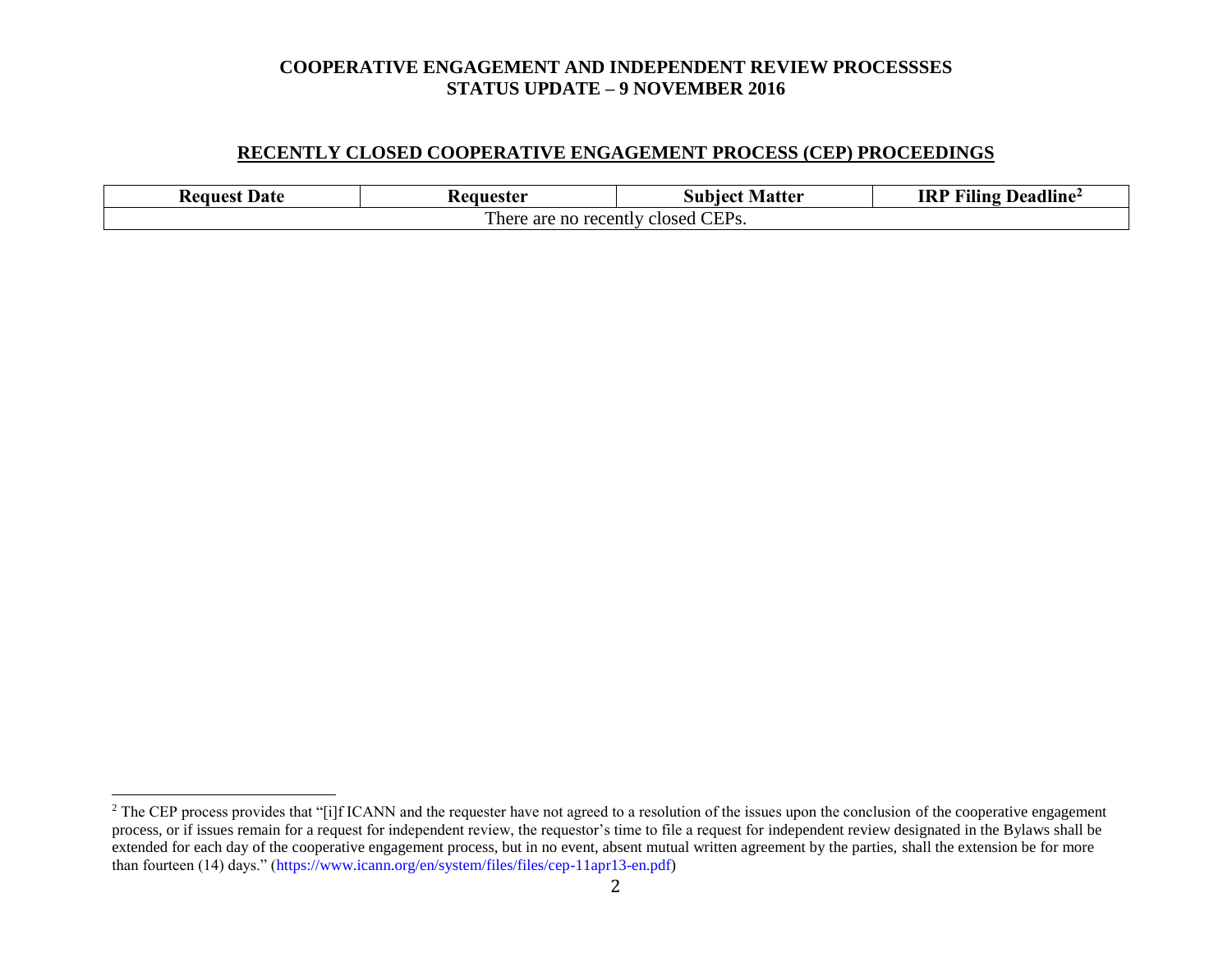# **ACTIVE INDEPENDENT REVIEW PROCESS (IRP) PROCEEDINGS<sup>3</sup>**

| <b>Date</b><br><b>ICANN</b><br><b>Received</b><br>Notice of<br><b>IRP</b> | Date IRP<br><b>Commenced</b><br>by ICDR | Requester                                                                                            | <b>Subject Matter</b> | <b>Status</b>                                                                                                                                                                                                                                        |
|---------------------------------------------------------------------------|-----------------------------------------|------------------------------------------------------------------------------------------------------|-----------------------|------------------------------------------------------------------------------------------------------------------------------------------------------------------------------------------------------------------------------------------------------|
| 19-Mar-2015                                                               | 24-Mar-2015                             | Dot Sport Limited<br>https://www.icann.org/resources/pa<br>ges/dot-sport-v-icann-2015-03-27-<br>$en$ | .SPORT                | Panel Selection: Full Panel was confirmed on 3<br>September 2015.<br>Materials: Written submissions, Declaration(s),<br>and Scheduling Orders are posted here.<br>Hearing(s): Final hearing took place on 3 May 2016;<br>awaiting Final Declaration. |

 $\overline{a}$ 

IRP proceedings initiated on or after 1 October 2016 are subject to the Bylaws in effect as of 1 October 2016: The IRP is intended to hear and resolve Disputes for the following purposes: (i) ensure that ICANN does not exceed the scope of its Mission and otherwise complies with its Articles of Incorporation and Bylaws; (ii) empower the global Internet community and Claimants to enforce compliance with the Articles of Incorporation and Bylaws through meaningful, affordable and accessible expert review of Covered Actions (as defined in § 4.3(b)(i)); (iii) ensure that ICANN is accountable to the global Internet community and Claimants; (iv) address claims that ICANN has failed to enforce its rights under the IANA Naming Function Contract (as defined in Section 16.3(a)); (v) provide a mechanism by which direct customers of the IANA naming functions may seek resolution of PTI (as defined in Section 16.1) service complaints that are not resolved through mediation; (vi) reduce Disputes by creating precedent to guide and inform the Board, Officers (as defined in Section 15.1), Staff members, Supporting Organizations, Advisory Committees, and the global Internet community in connection with policy development and implementation; (vii) secure the accessible, transparent, efficient, consistent, coherent, and just resolution of Disputes; (viii) lead to binding, final resolutions consistent with international arbitration norms that are enforceable in any court with proper jurisdiction; and (ix) provide a mechanism for the resolution of Disputes, as an alternative to legal action in the civil courts of the United States or other jurisdictions. (*See* Bylaws, Art. 4, § 4.3)

 $3$  IRP proceedings initiated before 1 October 2016 are subject to the Bylaws in effect before 1 October 2016: The Independent Review Process (IRP) is a process by which any person materially affected by a decision or action by the Board that he or she asserts is inconsistent with the Articles of Incorporation or Bylaws may submit a request for independent review of that decision or action. (*See* Bylaws, Art. IV, § 3.) In order to be materially affected, the person must suffer injury or harm that is directly and causally connected to the Board's alleged violation of the Bylaws or the Articles of Incorporation, and not as a result of third parties acting in line with the Board's action. Further information regarding the IRP is available at: [https://www.icann.org/resources/pages/mechanisms-2014-03-](https://www.icann.org/resources/pages/mechanisms-2014-03-20-en) [20-en.](https://www.icann.org/resources/pages/mechanisms-2014-03-20-en)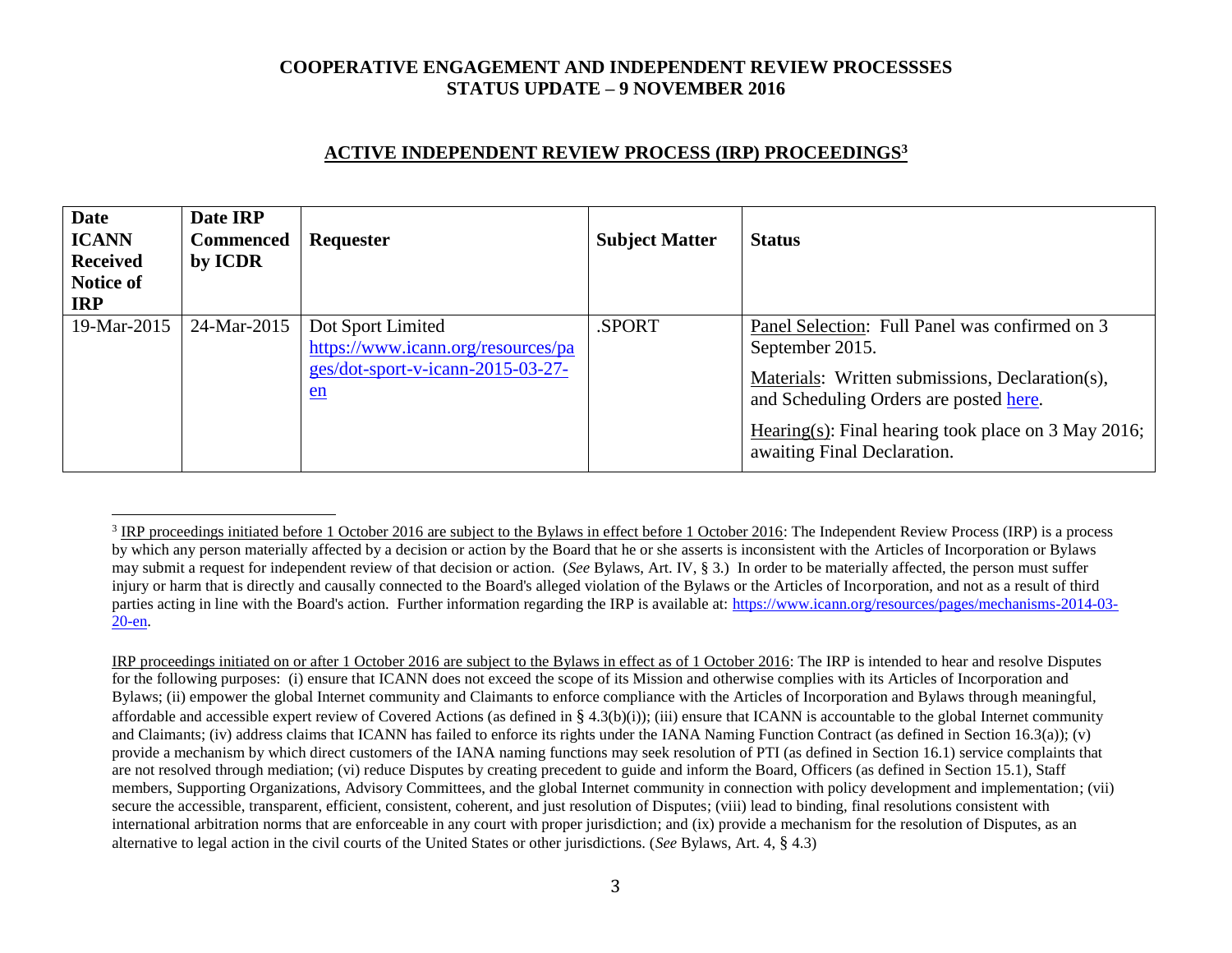| <b>Date</b><br><b>ICANN</b> | Date IRP<br><b>Commenced</b> | Requester                                                                                        | <b>Subject Matter</b>        | <b>Status</b>                                                                                            |
|-----------------------------|------------------------------|--------------------------------------------------------------------------------------------------|------------------------------|----------------------------------------------------------------------------------------------------------|
| <b>Received</b>             | by ICDR                      |                                                                                                  |                              |                                                                                                          |
| <b>Notice of</b>            |                              |                                                                                                  |                              |                                                                                                          |
| <b>IRP</b>                  |                              |                                                                                                  |                              |                                                                                                          |
| 15-Dec-2015                 | 16-Dec-2015                  | Asia Green IT Systems Bilgisayar<br>San. ve Tic. Ltd. Sti.<br>https://www.icann.org/resources/pa | <b>ISLAM</b><br><b>HALAL</b> | Panel Selection: Full Panel was confirmed on 23<br>March 2016.                                           |
|                             |                              | ges/irp-agit-v-icann-2015-12-23-en                                                               |                              | Materials: Written submissions, Declaration(s),<br>and Scheduling Orders are posted here.                |
|                             |                              |                                                                                                  |                              | Hearing $(s)$ : Final hearing scheduled for 17 February<br>2017.                                         |
| 10-Feb-2016                 | 10-Feb-2016                  | Commercial Connect, LLC<br>https://www.icann.org/resources/pa<br>ges/irp-commercial-connect-v-   | .SHOP                        | Panel Selection: Full Panel was confirmed on 28<br>July 2016.                                            |
|                             |                              | icann-2016-02-16-en                                                                              |                              | Materials: Written submissions, Declaration(s),<br>and Scheduling Orders are posted here.                |
|                             |                              |                                                                                                  |                              | Hearing $(s)$ : Final hearing scheduled for 20 October<br>2016 was canceled; no new date has been set as |
|                             |                              |                                                                                                  |                              | matter was suspended by the ICDR due to                                                                  |
|                             |                              |                                                                                                  |                              | Claimant's failure to pay required fees.                                                                 |
| 1-Mar-2016                  | 2-Mar-2016                   | Amazon EU S.à.r.l.<br>https://www.icann.org/resources/pa<br>ges/irp-amazon-v-icann-2016-03-      | .AMAZON                      | Panel Selection: Full Panel was confirmed on 23<br>September 2016.                                       |
|                             |                              | $04$ -en                                                                                         |                              | Materials: Written submissions, Declaration(s), and                                                      |
|                             |                              |                                                                                                  |                              | Scheduling Orders are posted here.                                                                       |
|                             |                              |                                                                                                  |                              | Hearing $(s)$ : Final hearing tentatively scheduled for<br>March 2017.                                   |